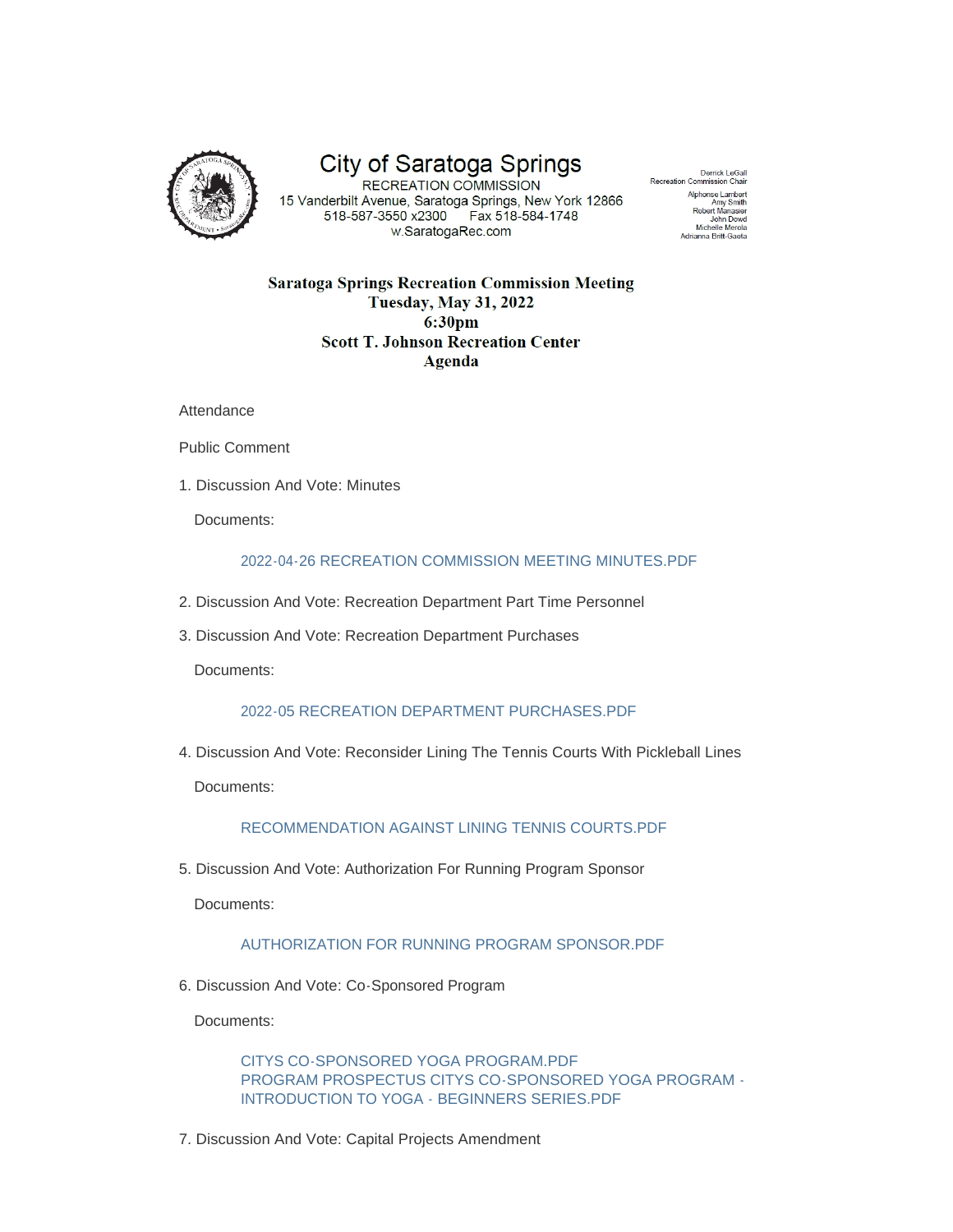Documents:

[SKATE PARK OVERVIEW 2022.PDF](http://www.saratoga-springs.org/AgendaCenter/ViewFile/Item/6053?fileID=37259) [2022 SKATE PARK CAPITAL PROJECT FORM AMENDED.PDF](http://www.saratoga-springs.org/AgendaCenter/ViewFile/Item/6053?fileID=37257) [2022 SKATE PARK CAPITAL PROJECT AMENDMENT.PDF](http://www.saratoga-springs.org/AgendaCenter/ViewFile/Item/6053?fileID=37273) [ARTISAN SOURCEWELL CONSTRUCTION CONTRACT ANDY SIGNED](http://www.saratoga-springs.org/AgendaCenter/ViewFile/Item/6053?fileID=37258)  4.23.22.PDF [ON DECK\\_COMMITMENT LETTER.PDF](http://www.saratoga-springs.org/AgendaCenter/ViewFile/Item/6053?fileID=37255) [SSCSD-BOARD-RESOLUTION-SKATE-PARK.PDF](http://www.saratoga-springs.org/AgendaCenter/ViewFile/Item/6053?fileID=37256)

8. Discussion: Floor Refinishing

Documents:

#### [RFQ FLOOR REFINISHING.PDF](http://www.saratoga-springs.org/AgendaCenter/ViewFile/Item/6062?fileID=37288)

- 9. Discussion: Tournaments
- 10. Discussion: Pickleball Courts
- 11. Discussion: Skate Park

Documents:

#### [EAST SIDE RECREATION SKATE PARK RULES.PDF](http://www.saratoga-springs.org/AgendaCenter/ViewFile/Item/6055?fileID=37260)

- 12. Discussion: Camp Saradac
- 13. Discussion: Waterfront
- 14. Discussion: Bike Park
- 15. Discussion: East Side Rec. Field House
- 16. Discussion: Friends Of Recreation
- 17. Discussion: General Budget

Documents:

[MUNIS YTD APRIL 2022 REVENUE.PDF](http://www.saratoga-springs.org/AgendaCenter/ViewFile/Item/6059?fileID=37261) [MUNIS YTD APRIL 2022 EXPENSE SUMMARY.PDF](http://www.saratoga-springs.org/AgendaCenter/ViewFile/Item/6059?fileID=37262) [2018-2022 PERIOD 4 REVENUE.PDF](http://www.saratoga-springs.org/AgendaCenter/ViewFile/Item/6059?fileID=37264) [2018-2022 PERIOD 4 EXPENSE SUMMARY.PDF](http://www.saratoga-springs.org/AgendaCenter/ViewFile/Item/6059?fileID=37263) [2021 PERIOD 13 MUNIS YEAREND REVENUE.PDF](http://www.saratoga-springs.org/AgendaCenter/ViewFile/Item/6059?fileID=37266) [2021 PERIOD 13 MUNIS YEAREND EXPENSE SUMMARY.PDF](http://www.saratoga-springs.org/AgendaCenter/ViewFile/Item/6059?fileID=37265) [2021-2018 PERIOD 13 REVENUE.PDF](http://www.saratoga-springs.org/AgendaCenter/ViewFile/Item/6059?fileID=37268) [2021-2018 PERIOD 13 EXPENSE SUMMARY.PDF](http://www.saratoga-springs.org/AgendaCenter/ViewFile/Item/6059?fileID=37267) [2021-2018 PERIOD 13 YEAREND.PDF](http://www.saratoga-springs.org/AgendaCenter/ViewFile/Item/6059?fileID=37269) [2018-2022 PERIOD 3.PDF](http://www.saratoga-springs.org/AgendaCenter/ViewFile/Item/6059?fileID=37270) [2018-2022 PERIOD 2.PDF](http://www.saratoga-springs.org/AgendaCenter/ViewFile/Item/6059?fileID=37271) [2018-2022 PERIOD 1.PDF](http://www.saratoga-springs.org/AgendaCenter/ViewFile/Item/6059?fileID=37272)

- 18. Discussion: Director's Report
- 19. Discussion: Program Report

Documents: